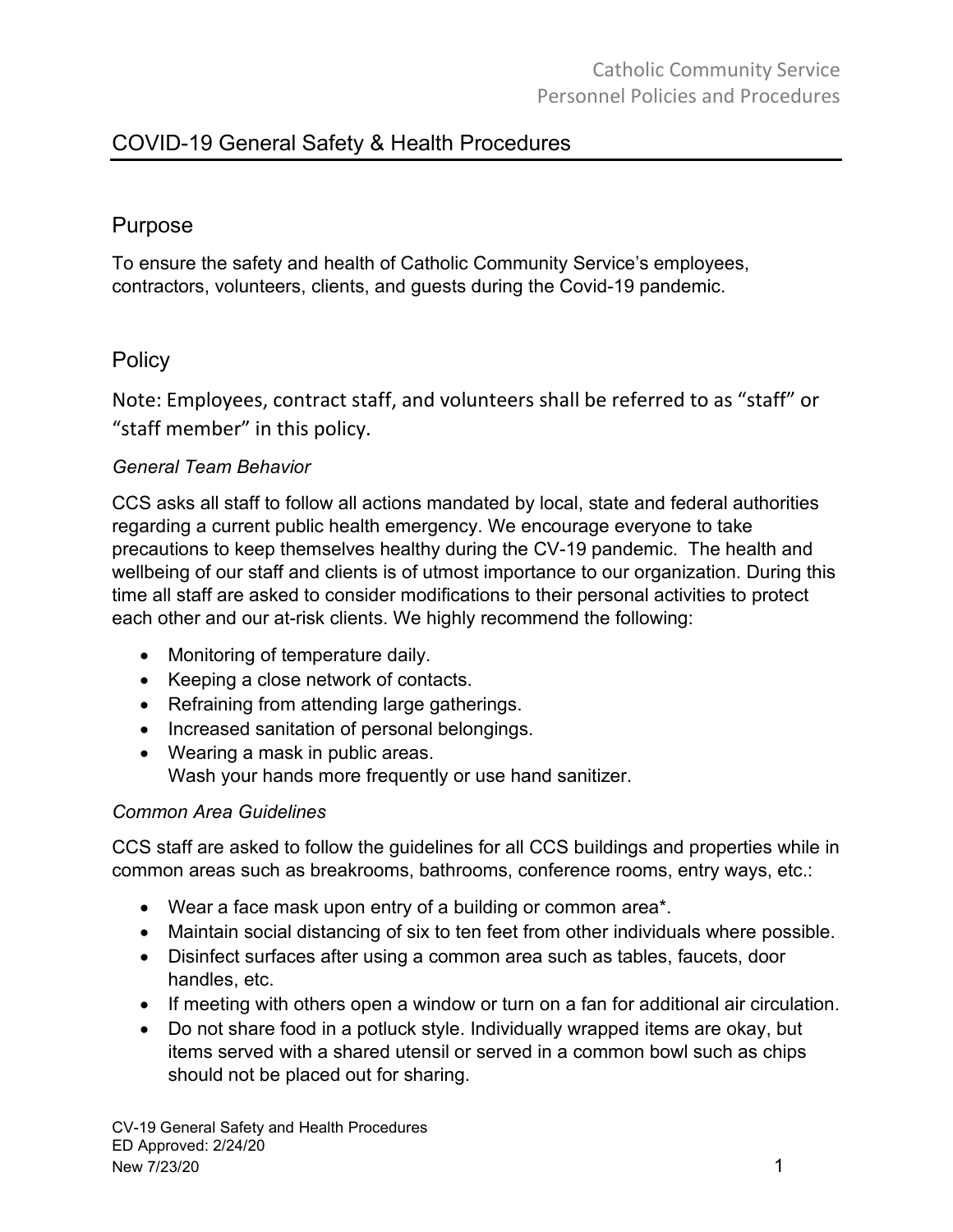### *Office Guidelines*

CCS staff who work in an office are asked to follow the following guidelines:

- Wear a mask if others are present in your office\*.
- Open a window or turn on a fan if another person is in your office for a meeting or training. However, CCS encourages use Microsoft Teams or telephone calls to have meetings virtually as much as possible.
- Wipe down your office once a day.
- If entering another office knock before entering to allow the other staff member to put their mask on\*.

CCS will post notices on front doors of buildings notify staff and guests that a mask\* is required for entry.

> *\*If an employee, contractor, volunteer or guest is not able to wear a mask due to a pre-existing medical condition additional precautions should be taken to maintain physical distance and for proper sanitation.*

### *Visitor Guidelines*

PRIOR TO VISITING CCS:

- Whenever possible, visitors will be scheduled to avoid the possibility of congregating.
- Whenever possible, visitors will be informed in advance of CCS Safety Protocol (below). This includes:
	- $\circ$  Requirement to wear a mask (unless unable due to a health condition) if they do not have a mask, a mask will be provided
	- o To answer screening questions (below)
- Anyone with a fever of 100.3F or higher cannot be admitted.
- Whenever possible, inform the rest of the office that a visitor is scheduled to come in.

Upon arrival at CCS:

- Staff must wear a mask when interacting with guests.
- Visitors must wear masks (unless unable due to a health condition) if they do not have a mask, one will be provided.
- Take visitor's temperature (temperature must be below 100.3F in order to come in)
- Ask screening questions if the answer is YES to any of these questions, they may not visit CCS:
	- o Have you or anyone in your household traveled outside of (insert city i.e. Juneau) in the last 14 days?
	- $\circ$  To the best of your knowledge, in the last 14 days have you or anyone in your household been in contact with anyone who has tested positive for Covid?